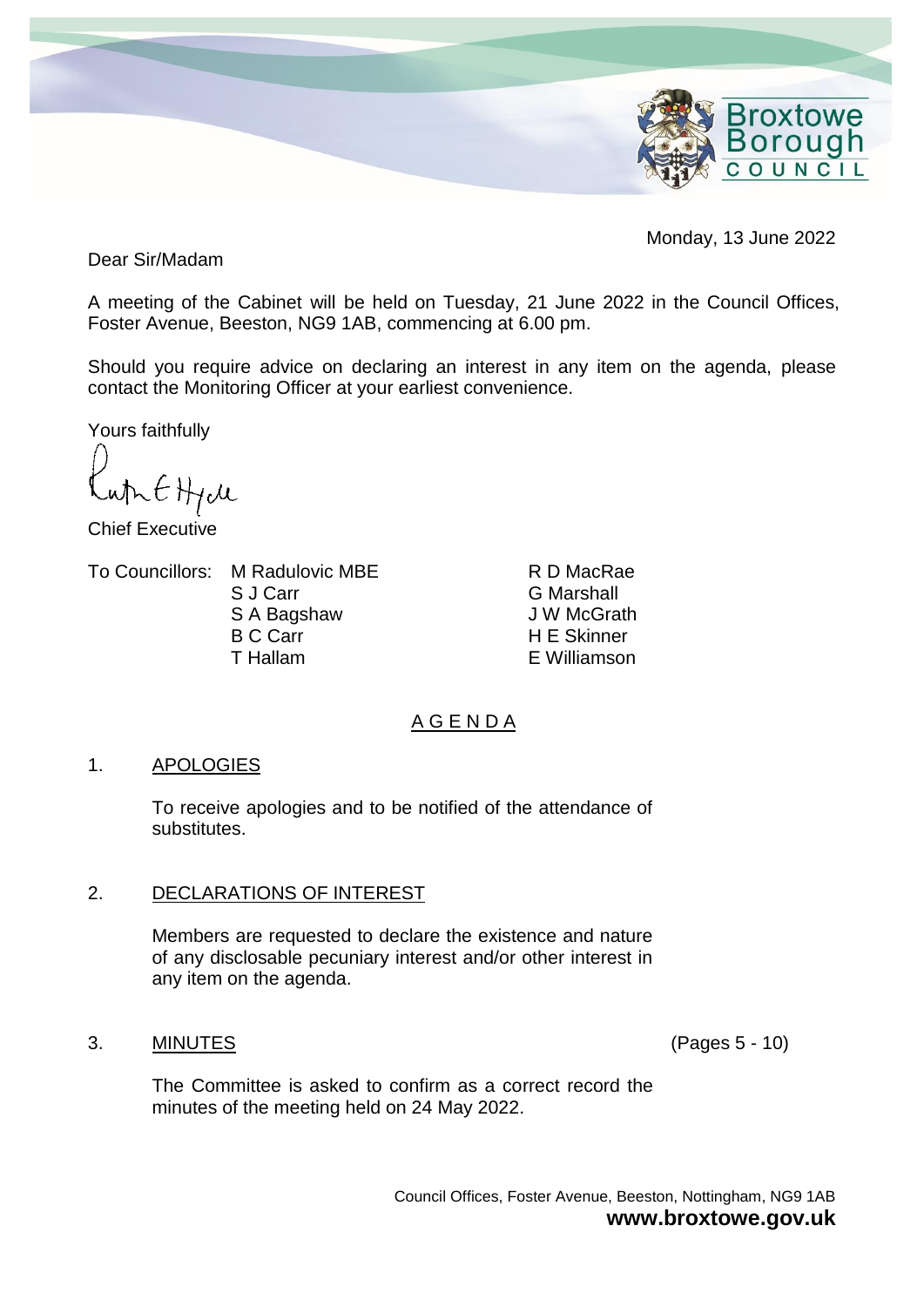# 4. SCRUTINY REVIEWS

Members will receive an update at the meeting on matters proposed for and undergoing scrutiny.

#### 5. RESOURCES AND PERSONAL POLICY

#### 5.1 LEARNING AND DEVELOPMENT POLICY AND ACTION (Pages 11 - 26) PLAN

To ask Cabinet to consider and approve a new Learning and Development policy for the Council.

# 5.2 APPRENTICESHIP STRATEGY (Pages 27 - 42)

To ask Cabinet to consider and approve a new Apprentice strategy for the Council.

5.3 GRANTS TO VOLUNTARY AND COMMUNITY (Pages 43 - 46) ORGANISATIONS, CHARITABLE BODIES AND INDIVIDUALS INVOLVED IN SPORTS, THE ARTS AND DISABILITY MATTERS 2022/23

To consider requests for grant aid in accordance with the provisions of the Council's Grant Aid Policy.

# 6. ECONOMIC DEVELOPMENT AND ASSET MANAGEMENT

6.1 LEVELLING UP FUND UPDATE (Pages 47 - 50)

To consider the main projects proposed as part of the Council's Levelling Up Fund submission to the government in July.

# 7. HOUSING

7.1 LIFELINE POLICY (Pages 51 - 70)

To seek approval for an updated Lifeline Policy.

# 8. COMMUNITY SAFETY

8.1 PERMISSION TO CONSULT ON PSPO RENEWALS (Pages 71 - 92)

To seek approval to consult on the renewal of the Boroughs Public Space Protection Orders.